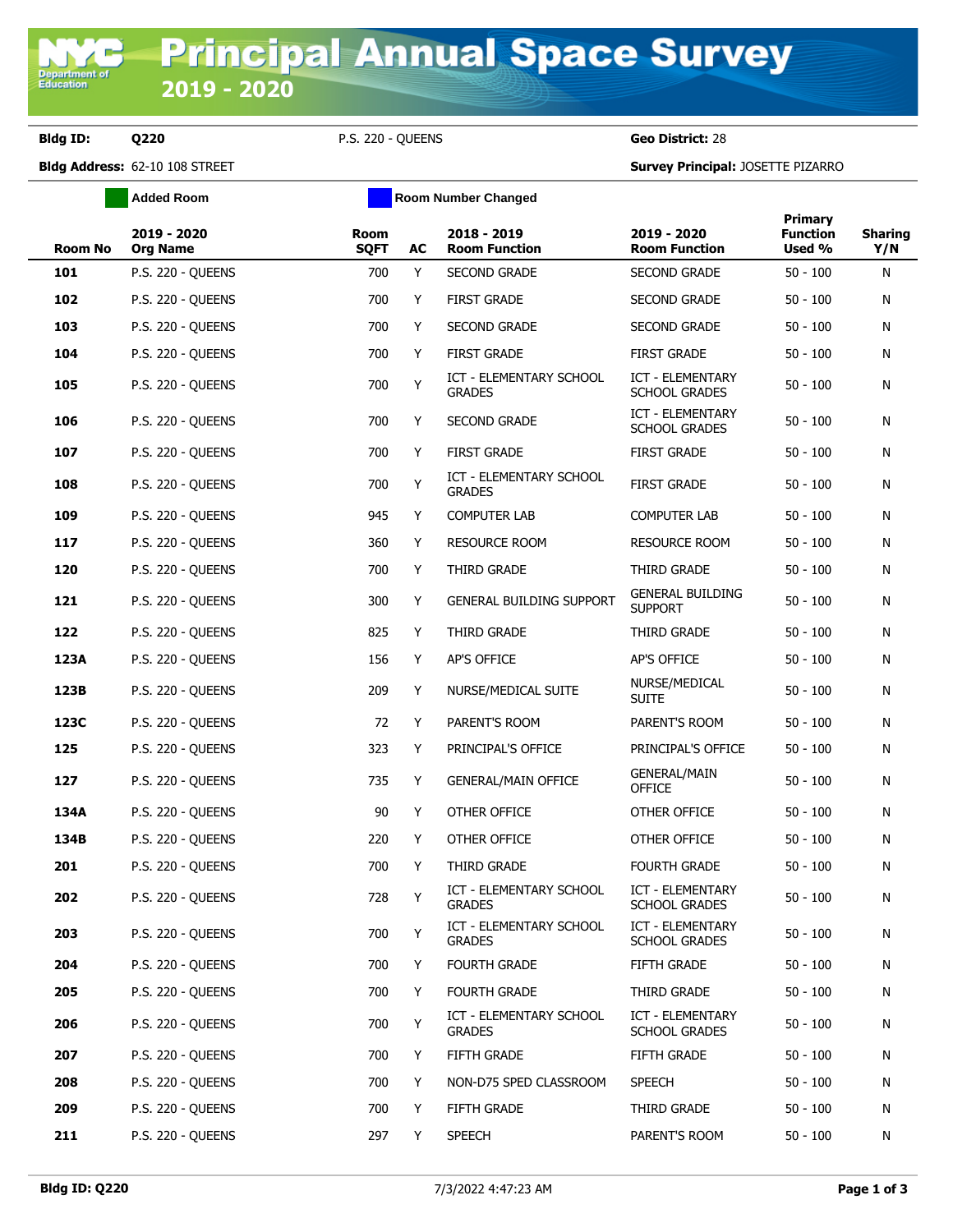**Bldg ID: Q220** P.S. 220 - QUEENS **Geo District:** 28

**Bldg Address:** 62-10 108 STREET **Survey Principal:** JOSETTE PIZARRO

|                | <b>Added Room</b>                                                                                                            | <b>Room Number Changed</b> |           |                                          |                                                           |                                             |                       |
|----------------|------------------------------------------------------------------------------------------------------------------------------|----------------------------|-----------|------------------------------------------|-----------------------------------------------------------|---------------------------------------------|-----------------------|
| <b>Room No</b> | 2019 - 2020<br><b>Org Name</b>                                                                                               | <b>Room</b><br><b>SQFT</b> | <b>AC</b> | 2018 - 2019<br><b>Room Function</b>      | 2019 - 2020<br><b>Room Function</b>                       | <b>Primary</b><br><b>Function</b><br>Used % | <b>Sharing</b><br>Y/N |
| 217            | <b>P.S. 220 - OUEENS</b>                                                                                                     | 288                        | Y         | <b>SBST</b>                              | <b>SBST</b>                                               | $50 - 100$                                  | N                     |
| 220            | <b>P.S. 220 - QUEENS</b>                                                                                                     | 700                        | Y         | <b>FOURTH GRADE</b>                      | <b>FOURTH GRADE</b>                                       | $50 - 100$                                  | N                     |
| 222            | <b>P.S. 220 - QUEENS</b>                                                                                                     | 800                        | Y         | <b>FIFTH GRADE</b>                       | <b>FIFTH GRADE</b>                                        | $50 - 100$                                  | N                     |
| <b>AUD</b>     | P.S. 220 - QUEENS                                                                                                            | 4307                       | N         | <b>AUDITORIUM</b>                        | <b>AUDITORIUM</b>                                         | $50 - 100$                                  | N                     |
| <b>AUDA</b>    | <b>P.S. 220 - QUEENS</b>                                                                                                     | 81                         | Y         | STORAGE ROOM                             | STORAGE ROOM                                              | $50 - 100$                                  | N                     |
| <b>B1</b>      | <b>P.S. 220 - OUEENS</b>                                                                                                     | 700                        | Y         | ICT - ELEMENTARY SCHOOL<br><b>GRADES</b> | KINDERGARTEN                                              | $50 - 100$                                  | N                     |
| <b>B2</b>      | P.S. 220 - QUEENS                                                                                                            | 700                        | Y         | KINDERGARTEN                             | ICT - ELEMENTARY<br><b>SCHOOL GRADES</b>                  | $50 - 100$                                  | N                     |
| <b>B22</b>     | <b>P.S. 220 - QUEENS</b>                                                                                                     | 2072                       | Y         | STUDENT CAFETERIA                        | STUDENT CAFETERIA                                         | $50 - 100$                                  | N                     |
| <b>B24</b>     | <b>P.S. 220 - QUEENS</b>                                                                                                     | 234                        | Y         | <b>KITCHEN</b>                           | <b>KITCHEN</b>                                            | $50 - 100$                                  | N                     |
| <b>B27</b>     | <b>P.S. 220 - QUEENS</b>                                                                                                     | 432                        | N         | OT/PT                                    | <b>ACADEMIC</b><br><b>INTERVENTION</b><br><b>SERVICES</b> | $50 - 100$                                  | N                     |
| <b>B3</b>      | <b>P.S. 220 - QUEENS</b>                                                                                                     | 700                        | Y         | KINDERGARTEN                             | KINDERGARTEN                                              | $50 - 100$                                  | N                     |
| <b>B33</b>     | <b>P.S. 220 - QUEENS</b>                                                                                                     | 99                         | N         | <b>GUIDANCE OFFICE</b>                   | <b>GUIDANCE OFFICE</b>                                    | $50 - 100$                                  | N                     |
| <b>B35</b>     | <b>P.S. 220 - OUEENS</b>                                                                                                     | 232                        | N         | <b>SPEECH</b>                            | <b>ACADEMIC</b><br><b>INTERVENTION</b><br><b>SERVICES</b> | $50 - 100$                                  | N                     |
| <b>B35A</b>    | <b>P.S. 220 - OUEENS</b>                                                                                                     | 90                         | Y         | STORAGE ROOM                             | STORAGE ROOM                                              | $50 - 100$                                  | N                     |
| <b>B37</b>     | <b>P.S. 220 - OUEENS</b>                                                                                                     | 225                        | Y         | <b>TEACHER'S ROOM</b>                    | <b>TEACHER'S ROOM</b>                                     | $50 - 100$                                  | N                     |
| <b>B4</b>      | <b>P.S. 220 - QUEENS</b>                                                                                                     | 858                        | Y         | PRE-K FULL DAY                           | PRE-K FULL DAY                                            | $50 - 100$                                  | N                     |
| <b>B5</b>      | <b>P.S. 220 - QUEENS</b>                                                                                                     | 700                        | Y         | KINDERGARTEN                             | KINDERGARTEN                                              | $50 - 100$                                  | N                     |
| <b>B7</b>      | <b>P.S. 220 - QUEENS</b>                                                                                                     | 700                        | Y         | KINDERGARTEN                             | KINDERGARTEN                                              | $50 - 100$                                  | N                     |
| <b>B8</b>      | <b>P.S. 220 - QUEENS</b>                                                                                                     | 858                        | Y         | PRE-K FULL DAY                           | PRE-K FULL DAY                                            | $50 - 100$                                  | N                     |
| <b>B9</b>      | <b>P.S. 220 - QUEENS</b>                                                                                                     | 812                        | Y         | <b>FUNDED - ESL</b>                      | <b>FUNDED - ESL</b>                                       | $50 - 100$                                  | N                     |
| <b>GYM</b>     | <b>P.S. 220 - OUEENS</b>                                                                                                     | 3692                       | N         | <b>GYMNASIUM</b>                         | <b>GYMNASIUM</b>                                          | $50 - 100$                                  | N                     |
| <b>GYMOFF</b>  | <b>P.S. 220 - QUEENS</b>                                                                                                     | 156                        | N         | OTHER OFFICE                             | OTHER OFFICE                                              | $50 - 100$                                  | N                     |
|                | How many hallway bathrooms for students are there in your building?                                                          | 6                          |           |                                          |                                                           |                                             |                       |
|                | Are any of the student bathrooms being shared by multiple schools?<br>Are all the student bathrooms open throughout the day? |                            | N<br>Y    |                                          |                                                           |                                             |                       |

**Please identify the number of non-instructional spaces, not reported above,being used for** 

**instructional purposes, academic intervention services, or therapeutic or counseling services: <sup>0</sup> Are any of those non-instructional spaces being shared? N**